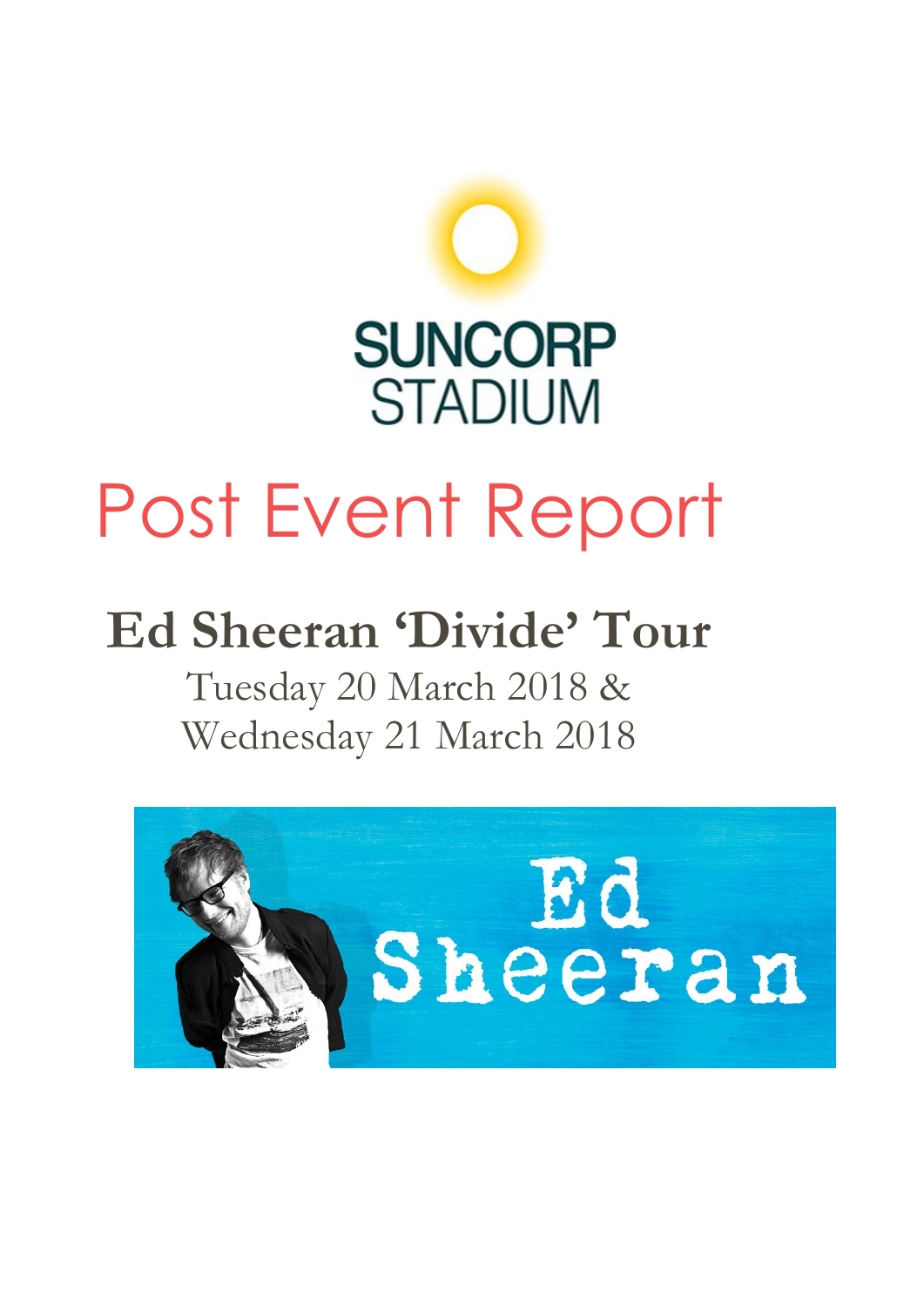## Event Overview

Suncorp Stadium hosted the final two Australian concerts of Ed Sheeran's "Divide" world tour on Tuesday 20 March 2018 and Wednesday 21 March 2018.

Detailed planning was undertaken to identify and minimise potential adverse impacts on the local community in accordance with the Major Sports Facilities Regulation 2014 for Special Events.

A specific Operational and Transport & Traffic Management Plan was developed for the concerts and provided to the Stadium Management Advisory Committee (SMAC), Transport Coordination Group (TCG) and Stadiums Queensland as required in the Regulations.

A dedicated Call Centre was established for the concert periods to enable the general public to contact the Stadium on any issues arising either during the bump-in, bump-out periods and during the concert itself. A local community letterbox drop was also conducted to provide residents and local businesses within the Lang Park Traffic Area with relevant information pertaining to the events.

Key deliverables for the concerts were:

| Attendance              | Tuesday:<br>53,127                                                  |
|-------------------------|---------------------------------------------------------------------|
|                         | Wednesday:<br>53,272                                                |
|                         | <b>NOTE:</b> Both events broke the previous Stadium attendance      |
|                         | record.                                                             |
| Complaints/             | There were no complaints to the Call Centre regarding sound         |
| Compliments             | quality or noise for either concert. Post-concerts, one             |
|                         | complimentary email, 13 complimentary social media posts, one       |
|                         | complaint email and four social media complaints were received.     |
|                         | All complaints were addressed.                                      |
| Media                   | Media coverage leading up to and after the concert was positive.    |
|                         | There was some media reports following the first concert regarding  |
|                         | public transport delays around Northgate as a result of trackworks  |
|                         | but this was addressed by Translink.                                |
| Social Media/Website    | The Stadium website and social media platforms were utilized to     |
|                         | communicate important event information. All comments were          |
|                         | monitored and questions answered where necessary. Patron            |
|                         | feedback from both concerts was received.                           |
| <b>Crowd Management</b> | The crowd overall was extremely compliant and well behaved.         |
| Security                | There were 4 evictions for intoxication/behavior and 2 arrests for  |
|                         | behavior. Security wanding was conducted at the Stadium for this    |
|                         | event. Security staff were employed to conduct the wanding and      |
|                         | there was no delays at the gates for patrons arriving at the venue. |
| <b>Noise Monitoring</b> | The Stadium's noise consultant, Cardno advised that internal and    |
|                         | external Stadium criteria was complied with at all times for both   |
|                         | concerts.                                                           |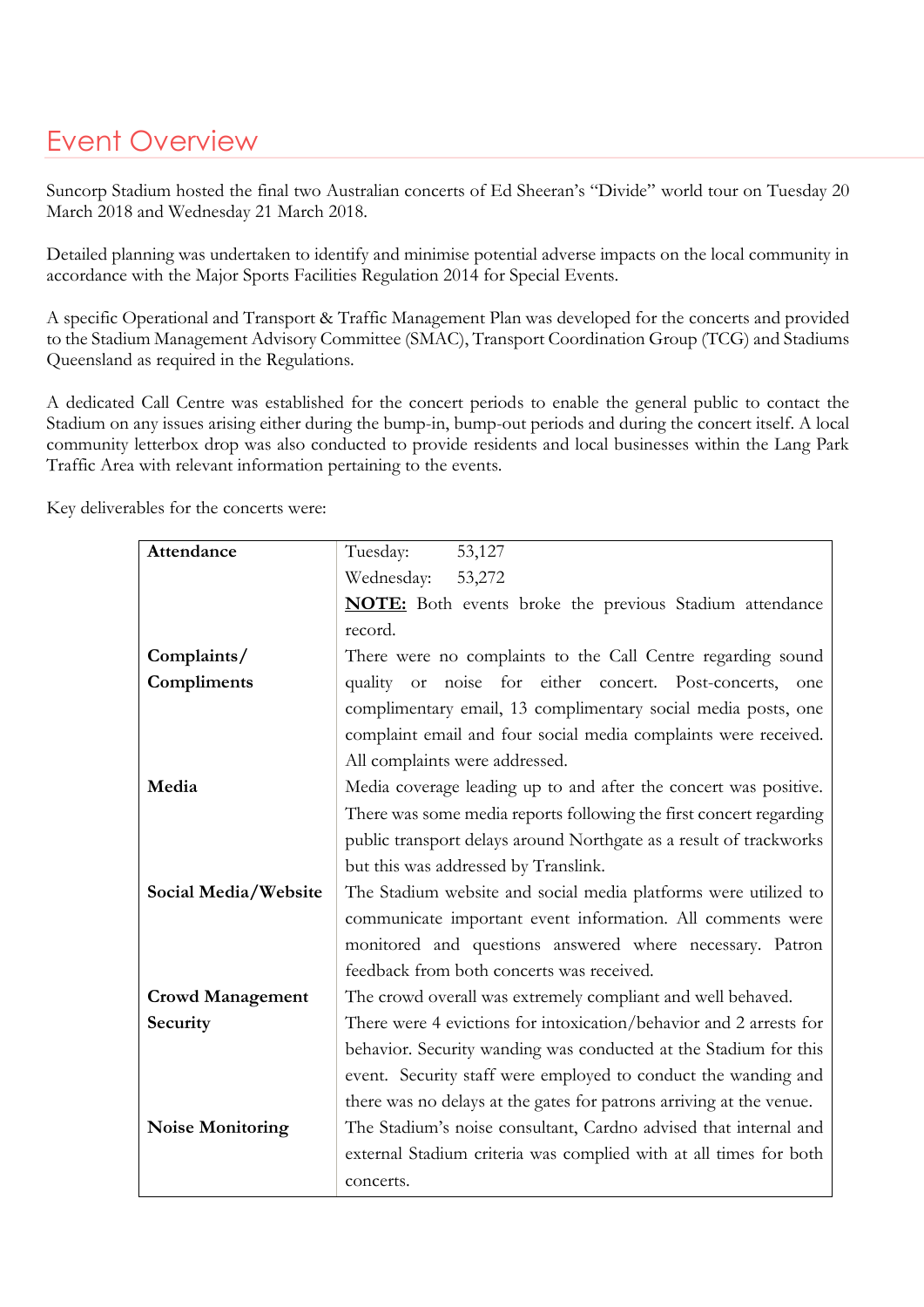## **Operations**

#### **2.1 Attendance and Ticketing**

#### **2.1.1. Concert Programme**

Both concerts concluded at the Stadium's curfew of 10:30pm. The concert running times were as follows:

|                                       | 20/03/18            | 21/03/18            |
|---------------------------------------|---------------------|---------------------|
| Public Entry Gates A, B, D & E        | $4:00$ pm           | $3:55$ pm           |
| Corporate Entry Gates C & F           | $4:00$ pm           | $3:55$ pm           |
| Support Act commenced – Fergus James  | 6:30 <sub>pm</sub>  | 6:30 <sub>pm</sub>  |
| Support Act concluded - Fergus James  | $7:00$ pm           | $7:00$ pm           |
| Support Act commenced – Missy Higgins | $7:30$ pm           | $7:30$ pm           |
| Support Act concluded – Missy Higgins | $8:15$ pm           | $8:15$ pm           |
| Main Act Commenced – Ed Sheeran       | $8:45$ pm           | $8:45$ pm           |
| Main Act Concluded - Ed Sheeran       | 10:30 <sub>pm</sub> | 10:30 <sub>pm</sub> |

#### **2.1.2. Tickets Sold**

Ticketing was conducted by Ticketek as agent for the Stadium. Tickets went on sale to the general public in May 2017 and all ticket allocations were exhausted within 48 hours of release. Since the initial onsale, small numbers of tickets have been released and immediately purchased. By the time the concert days arrived, all tickets had been sold.

|                     | 20/03/18 | 21/03/18 |
|---------------------|----------|----------|
| Field – Standing    | 18,017   | 18,019   |
| Grandstand seating  | 34,561   | 34,733   |
| Corporate Seating   | 1,291    | 1,220    |
| <b>ACTUAL SALES</b> | 53,869   | 53,972   |

 **NOTE**: *There were 742 no-shows for the first concert and 700 for the second concert.*

#### **2.2 Local Residents Management**

#### **2.2.1. Call Centre Operations**

The Stadium established a Concert Hotline for local residents and businesses. The Hotline was manned by trained Stadium staff during the following times:

| Monday 19 March 2018    | $0900 - 20.30$ |
|-------------------------|----------------|
| Tuesday 20 March 2018   | $0900 - 2330$  |
| Wednesday 21 March 2018 | $0900 - 2330$  |

To assist with major complaints or issues, Call Centre operators had direct access to the Stadium's main control room and management team to obtain specific advice.

The general Stadium number (07 3331 5000) was also operational during normal business hours as was the Stadium Security number (07 3331 5168) after hours. All calls logged by Call Centre operators were responded to by a return call from Stadium staff immediately.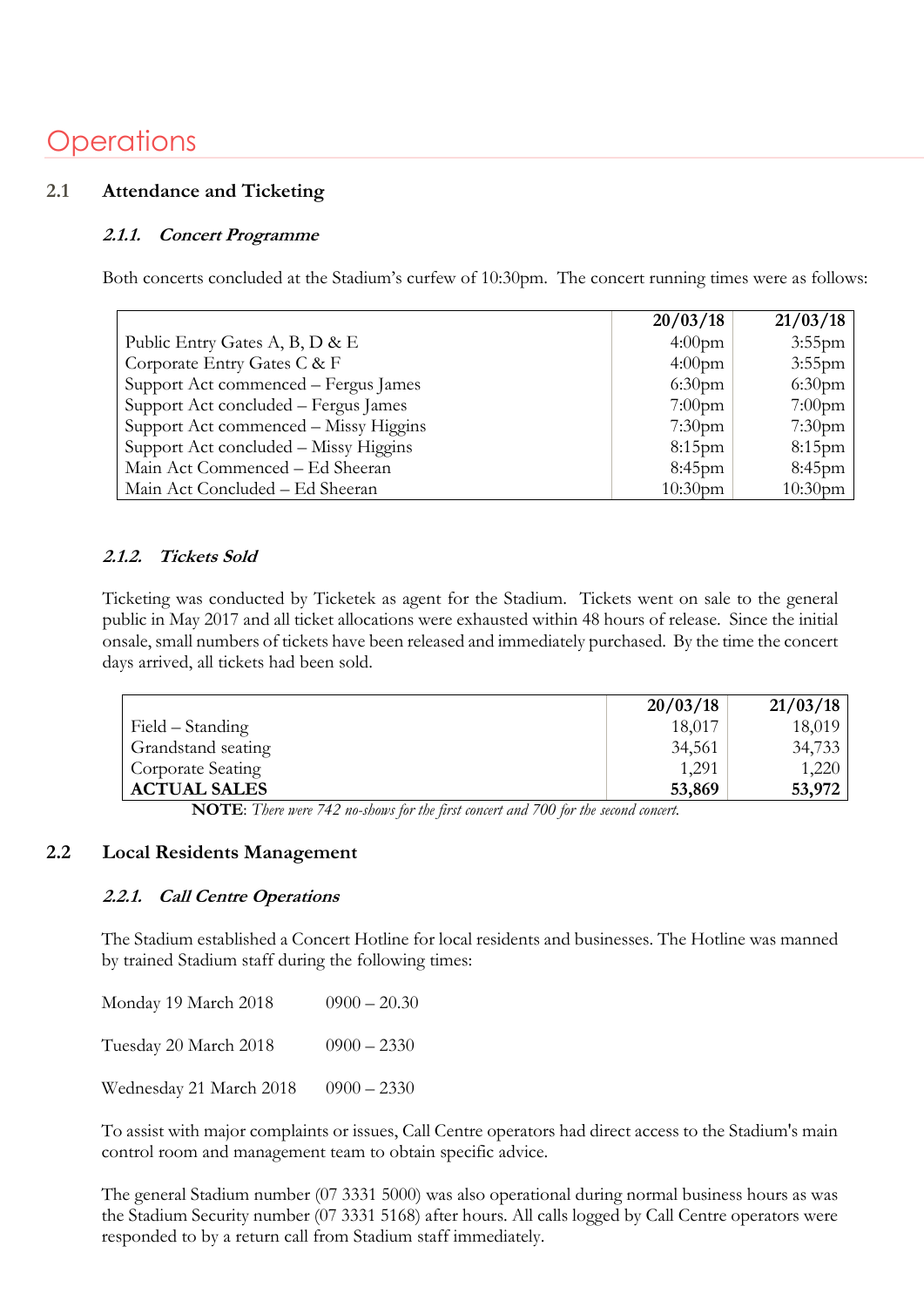#### **2.2.2. Concert Hotline Report**

There were no complaints regarding noise or other issues during the concerts from local residents and businesses. The only recorded complaint regarding noise was due to sound quality in their seats.

#### **2.3 Noise Management**

Cardno conducted initial modelling to assist with the noise control measures during planning for the concerts.

As part of this process, Cardno monitored noise levels at 15 minute intervals from inside the Stadium at the mixing console which was located approximately 35 metres from the front of house loudspeakers. External noise monitoring was also conducted at the following locations as required by the Major Sports Facilities Regulation 2014:

- 8 / 5 Petrie Terrace, Brisbane
- 15 Plunkett Street, Paddington
- 36 Judge Street, Brisbane
- 26 Princess Street, Brisbane
- 31 Isaac Street, Milton

Cardno measured noise in compliance with the Environmental Protection Agency's Noise Measurement Manual. During the Events (including rehearsals and sound tests), the Stadium ensured that one of its employees or contractors (1) was present at the sound mixing desk for the event and was able to exercise ultimate control on the noise levels from the sound amplification equipment; (2) could conduct and communicate with all of the acoustic consultants conducting the monitoring of the noise levels from the events; and (3) was able to report sound levels to Stadium Management at all times.

#### **2.4 Issues Management**

#### **2.4.1. Noise Levels**

Cardno reported that both the internal and external Stadium criterion was complied with throughout the concerts and sound checks for all time periods, on both days.

It was noted that there was a moderate easterly to south easterly breeze during the concerts which may have influenced the noise emissions from the Stadium to sound louder than usual to the west and northwest of the venue.

However, there were no complaints during the concerts. There were also significant rain periods during the second day of monitoring where measurements could not be recorded. However these did not coincide with concert performance times.

#### **2.4.2. Limousine and Parking**

Limousine parking in Parkview and Mayneview Streets was monitored closely and in line with the usual arrangements for other major Stadium events. Barriers and Security guards were located at either end of Blaxland Street to ensure it was not used for drop-offs and pickups and Queensland Police were present in the street post-event to control noise and patron behavior. Limousine take-up for this event was very low.

166 parking infringement notices were issued for both events.